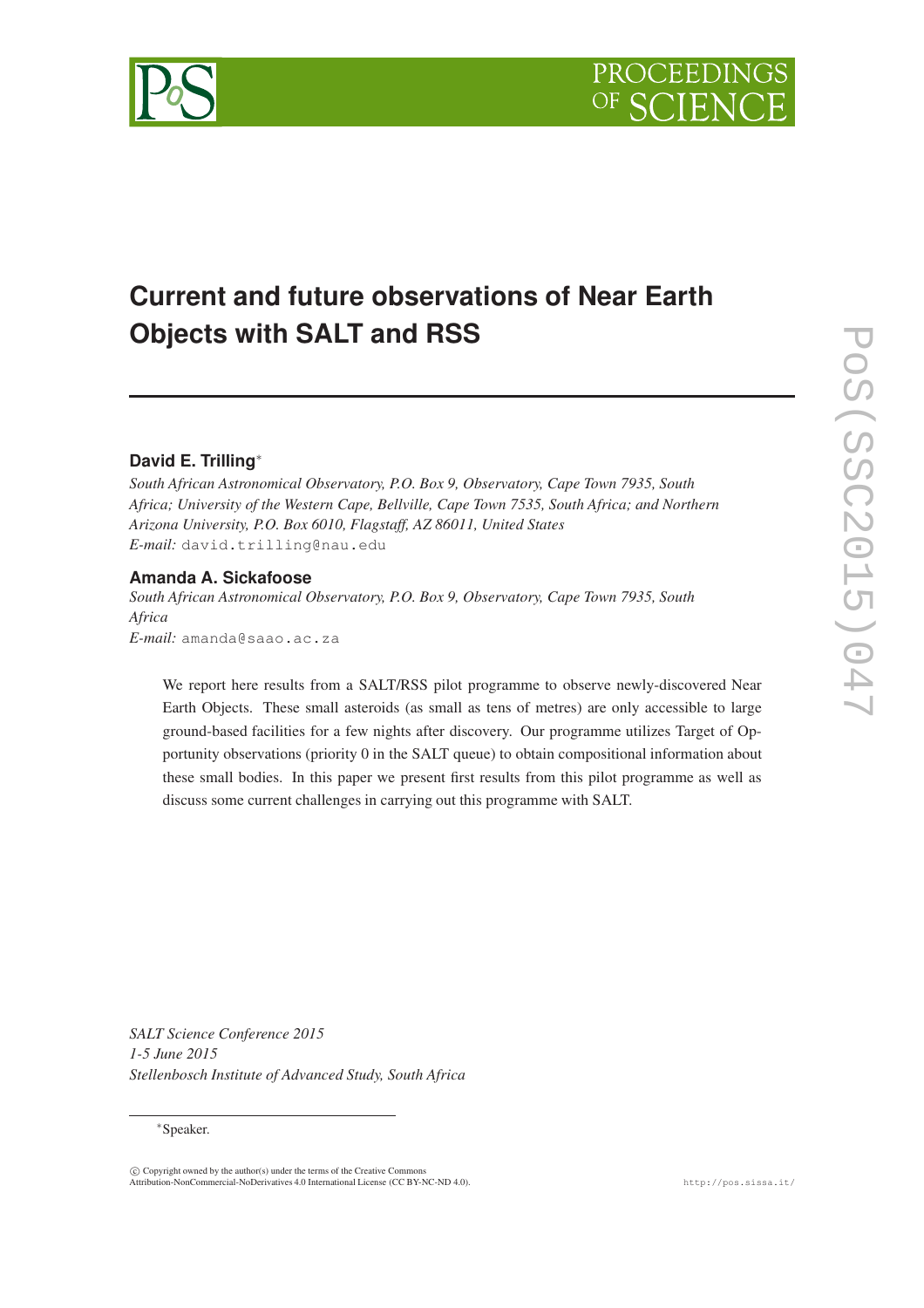### 1. Introduction

Near Earth Objects (NEOs) are small Solar System bodies whose orbits bring them close to the Earth's orbit. NEOs are delivered to near-Earth space from elsewhere in the Solar System [1], so studying NEOs as they fly by the Earth is akin to *in situ* measurements of small bodies throughout the Solar System, at a fraction of the cost of a spacecraft mission. Furthermore, NEOs are our nearest neighbours in space, and sometimes hit the Earth (as happened in Chelyabinsk, Russia, in February, 2013), so the study of NEO properties has both scientific and practical motivations.

NEOs are typically discovered by optical ground-based survey programmes that have a limiting magnitude of around  $V=21$  mag. At present, the discovery rate is around 1000 NEOs per year, much higher than the characterization rate of less than 100 per year. Therefore, our overall knowledge of the properties of the NEO population is *decreasing* with time as the fraction of NEOs with measured physical properties decreases with time. In particular, the smallest NEOs, which fade rapidly, are particularly poorly observed and understood. To reverse this trend, new, efficient methods of measuring NEO properites must be deployed. Furthermore, such observations must be made rapidly after discovery, as NEOs may fade by one magnitude or more per week. The traditional observational approach of observing targets weeks or months after discovery is not viable for NEOs.

The primary spectral features used to identify asteroid taxonomies and therefore implied compositions are continuum slope and the presence of mineral-caused absorption features, which are typically on the order of 0.2 microns wide [2]. To classify asteroid spectra taxonomically therefore only very low resolution spectra are needed — around R∼25 or so is usually sufficient. This in turn implies that (a) most spectrographs have native resolutions that are far higher than needed for asteroid work and (b) because we will consequently heavily bin the spectra, intrinsically low signal-to-noise spectra can be acquired in the native resolution.

In 2014 and 2015 we carried out a pilot programme to use the Robert Stobie Spectrograph on SALT in Target of Opportunity (ToO) mode to obtain spectra and therefore compositions of small NEOs and to determine how effective SALT could be as a rapid response NEO characterization facility. Here we report observations of two small NEOs in this ToO mode, and discuss the future possibility of continuing to use SALT as a critical component for NEO characterization.

### 2. Observations and results

During the 2014B semester we observed two small NEOs with SALT/RSS. 2014 YM9 was discovered on 20 Dec 2014 by the Pan-STARRS survey. It has a Solar System absolute magnitude of 19.3 mag, implying a size around 350 metres. We observed this asteroid on 30 Jan 2015, when its apparent V magnitude was around 16 mag. Few NEOs have apparitions this bright, so this was a good test case for our first observation in this programme: a newly discovered very bright target that would allow us to test our acquisition and analysis strategies before pushing to very faint magnitudes.

2015 GY was discovered on 10 Apr 2015, also by the Pan-STARRS survey. It has a Solar System absolute magnitude of 21.7 mag, implying a size around 125 metres. We observed this asteroid on 22 Apr 2015, when its apparent V magnitude was around 19 mag. This target was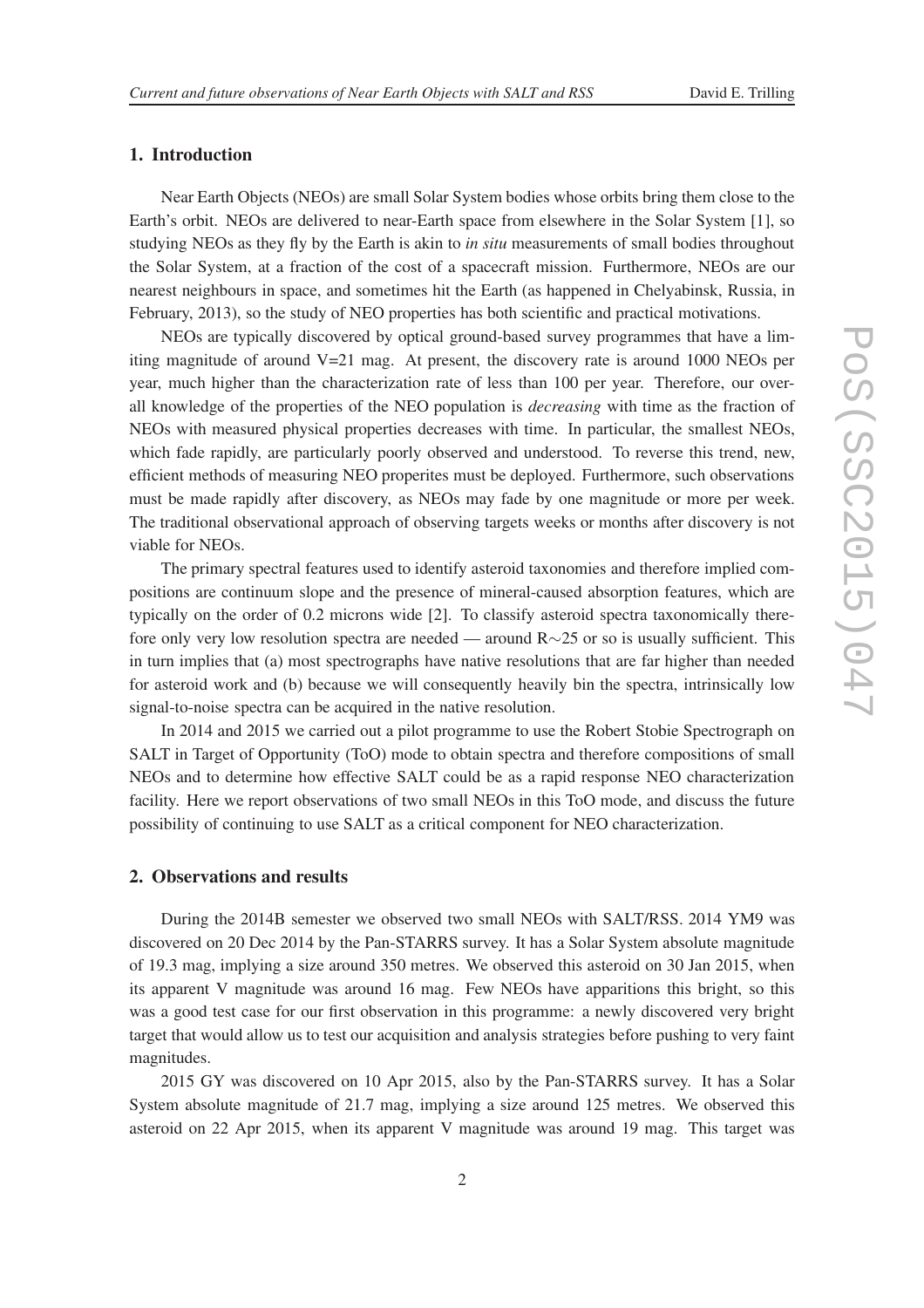somewhat more difficult to acquire at the telescope, due to its relative faintness, though once the data were obtained the reduction was no more difficult than for the much brighter 2014 YM9.

Both targets were observed in the same way, with 900 seconds total integration time split over five individual exposures. The slit was aligned along the motion vector of the asteroid so that the telescope was tracked at its usual sidereal rates, and the asteroids traveled in the along-slit direction during the ∼1000 seconds (exposures plus overhead) on source. If either asteroid had been very fast moving, a dither in the along-slit direction would have been required to keep the asteroid in the slit. The targets were observed in the longslit mode of the Robert Stobie Spectrograph [3, 4], using grating pg300, which offers the lowest native resolution (and broadest wavelength coverage).

For each asteroid, a nearby Solar analogue star (G2V, or similar) was observed. This standard star serves two purposes. The first is that the standard observations can be used to monitor and remove atmospheric contamination from the spectra. The second is that we are interested in measuring the intrinsic reflectance spectrum of an asteroid, so we must divide the observed spectrum by a spectrum of the Sun (or similar). Each Solar analogue star observation was identical to the asteroid observation except that the total integration time for the (bright) standard star was six seconds total.

The data were reduced following the PySALT pipeline [5], through bias subtraction; gain correction; cross-talk fixes; flat-fielding; cosmic-ray cleaning; wavelength calibration; removing the sky; and extracting the spectra by summing across the spatial region containing the asteroid signal. We normalized each spectrum to unity at  $5500 \text{ Å}$ , and divided each spectrum by the appropriate Solar analogue. Finally, these analogue-divided spectra were rebinned from the native resolution of 350 to a final resolution of around 25 across the spectral range 4800–10700 Å.

The resulting final binned spectra are shown in Figure 1. We also show in Figure 1 the archetypal spectra [2] for S- and C-type asteroids, which are the two dominant asteroid taxonomic (and hence composition) types. Both of the asteroids that we observed in this pilot programme have spectra that are clearly consistent with S-type spectra due to their red slope in the 5000–7500 Å region and their suggested absorption feature at around 9000 Å; these two features (red slope, feature near 9000 Å) are the two primary defining features of S-type spectra. In contrast, C-type spectra are essentially flat across this wavelength range.

### 3. Discussion

Both of the small NEOs that we observed have S-type spectra, which is suggestive of a silicate (rocky) composition. It has recently been shown [6] that around 50% of NEOs in the size range we are probing here are S-type bodies, so our small-number statistics of 2/2 bodies being S-type is consistent with the larger sample. Of course, a larger sample would also reveal C-type asteroids, and potentially other types, all of which should be detectable and identifiable with this method.

More broadly, we conclude that this pilot project was successful: the technique of using sidereal tracking with asteroids moving along the slit is a viable way of taking data, and allows for acceptable sky subtraction. The Solar analogue observations were also feasible, and allowed for proper calibration.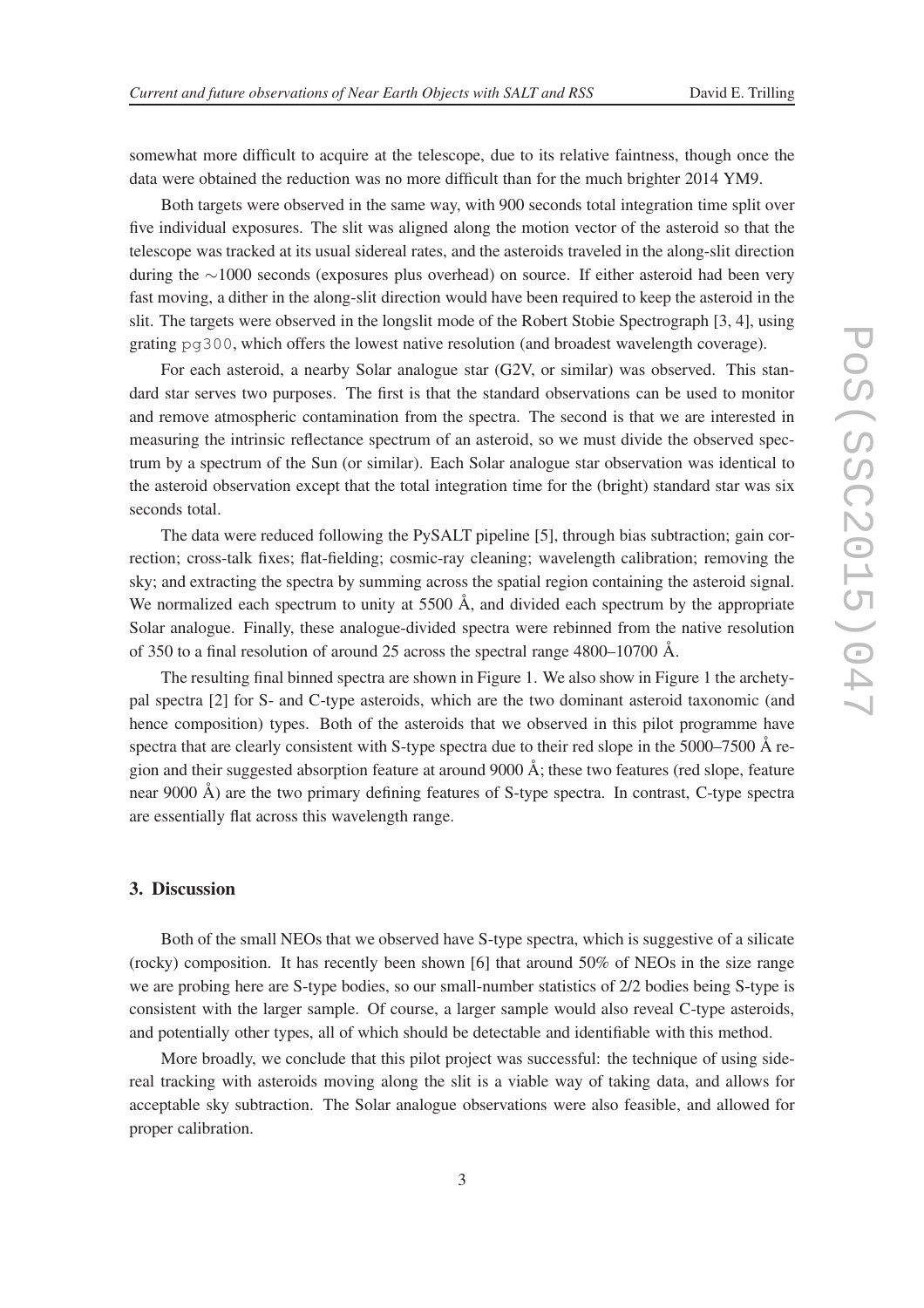### 4. Conclusions and future work

Our primary conclusion is that SALT with RSS works successfully for rapid response characterization of small NEOs. SALT has two niches that could profitably be exploited for this project. The first is that the primary NEO characterization instrument currently in use is SpeX [7] on NASA's 3-meter IRTF on Maunakea in Hawai'i. Typically, at that facility, objects fainter than V=18 mag are difficult to observe in this "reconnaissance spectroscopy" mode. Therefore, SALT, with its substantially larger aperture, would be best utilized by observing targets with  $V > 18$  mag. The second advantage is geographic. Most NEO characterization telescopes are in Chile and the western United States — approximately 180 degrees longitude from Sutherland, South Africa. NEOs can have very short windows in which they are bright enough to be observed spectroscopically, so there may easily be targets that are observable only with SALT and no other facility. In the future, the near infrared arm of RSS will provide additional power for this project, as asteroid spectral features in the infrared provide even more diagnostic power than in the optical.

The largest current NEO spectroscopy programmes are the MIT-UH-IRTF Joint Campaign for NEO Spectral Reconnaissance (http://smass.mit.edu/minus.html) and the MANOS programme [8], each of which catalogues spectra for several tens of objects per year. For SALT/RSS to make a significant contribution in this rapid-response field, a sample of similar size would be required. At roughly one hour per target, SALT could make a significant contribution to this field with the relatively small allocation of around 25 hours per year.

There are several issues that prevent SALT from being readily used for this kind of rapidresponse programme at present. First, non-sidereal tracking is not a commissioned mode on the telescope. Hence, the rate of motion is limited to relatively slow-moving NEOs so that no along-slit dithers are required. However, slow-moving NEOs are those that are relatively far from the Earth, which means that they must be relatively large in order to be bright enough to be observed. In other words, the rate limitation corresponds to a lower limit on the size that can be observed. Second, in some cases acquiring the NEO and placing it in the RSS slit was difficult — in part because the positional uncertainties of NEOs can often be tens of arcseconds — so our sensitivity limit is functionally set by target acquisition, not the photons in the asteroid's spectrum. Finally, we found that triggering ToO observations for moving objects required extensive manual configuration and support from SALT staff. Such an effort would clearly not be sustainable for a programme that is frequently observing ToO targets. None of these issues is impossible to solve, though, and there may be a time in the future when SALT can be used regularly as a unique resource to measure NEO compositions.

### Acknowledgments

We thank Michael Mommert for his target selection code; Christian Hettlage for extensive help getting our targets into the SALT queue; Encarni Romero Colmenero for providing work-arounds so that our targets could be observed promptly; the SALT support astronomers who managed to observe our targets; and Steve Crawford for providing data reduction routines.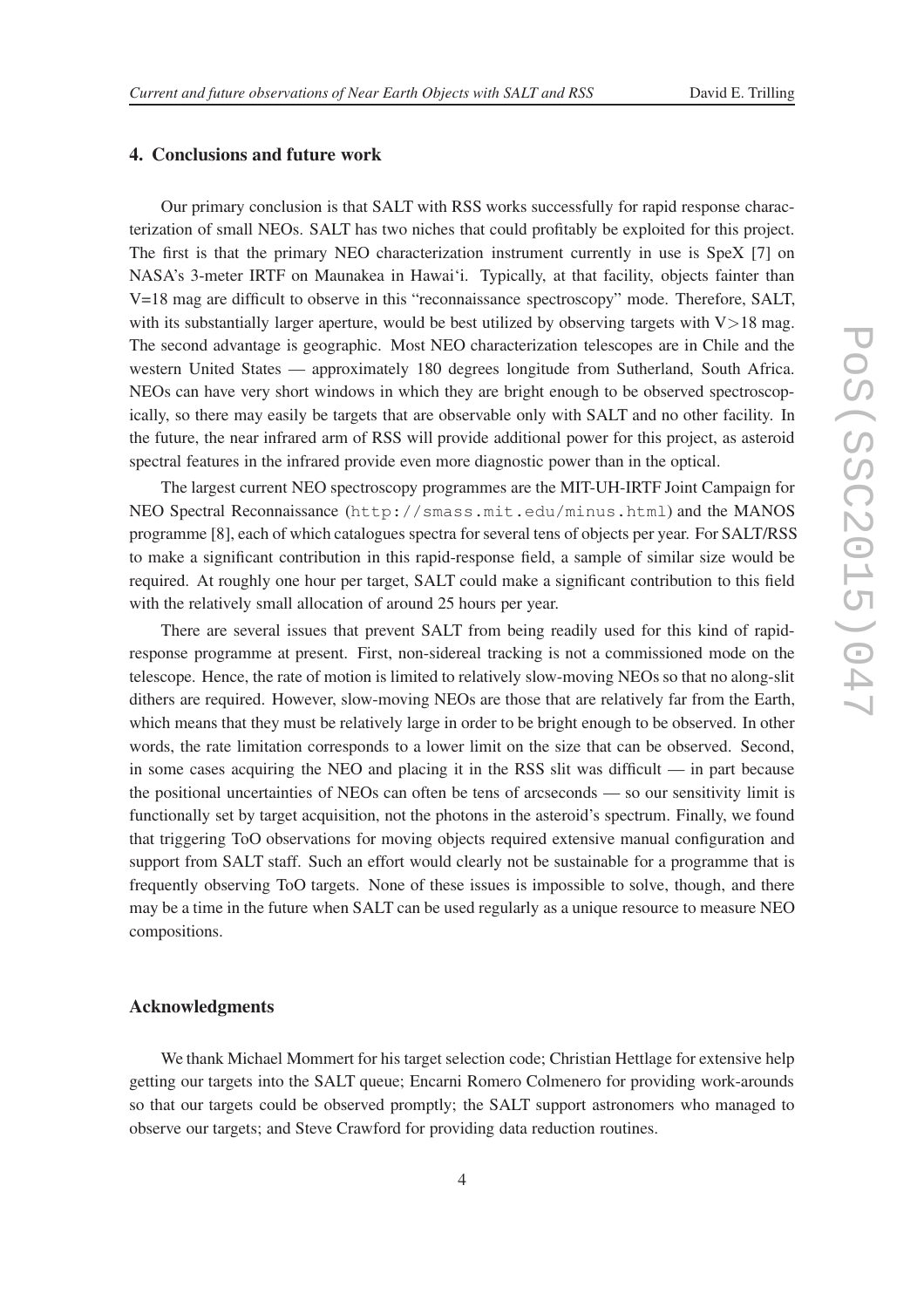### References

- [1] Bottke et al. 2002, *Debiased Orbital and Absolute Magnitude Distribution of the Near-Earth Objects* , *Icarus* , 156, 399
- [2] Demeo et al. 2009, *An extension of the Bus asteroid taxonomy into the near-infrared* , *Icarus* , 202, 160
- [3] Burgh et al. 2003, *Prime Focus Imaging Spectrograph for the Southern African Large Telescope: optical design* , *SPIE* , 4841, 1463
- [4] Kobulnicky et al. 2003, *Prime focus imaging spectrograph for the Southern African large telescope: operational modes* , *SPIE* , 4841, 1634
- [5] Crawford et al. 2010, *PySALT: the SALT science pipeline* , *SPIE* , 7737, 25
- [6] Mommert et al. 2015, *Rapid-Response Spectrophotometric Characterization of Near-Earth Objects using UKIRT*, *AJ*, submitted
- [7] Rayner et al. 2003, *SpeX: A Medium-Resolution 0.8-5.5 Micron Spectrograph and Imager for the NASA Infrared Telescope Facility* , *PASP* , 115, 362
- [8] Moskovitz et al. 2015, *The Mission Accessible Near-Earth Object Survey (MANOS) Science Highlights*, published in *IAU General Assembly* , 22, 55616